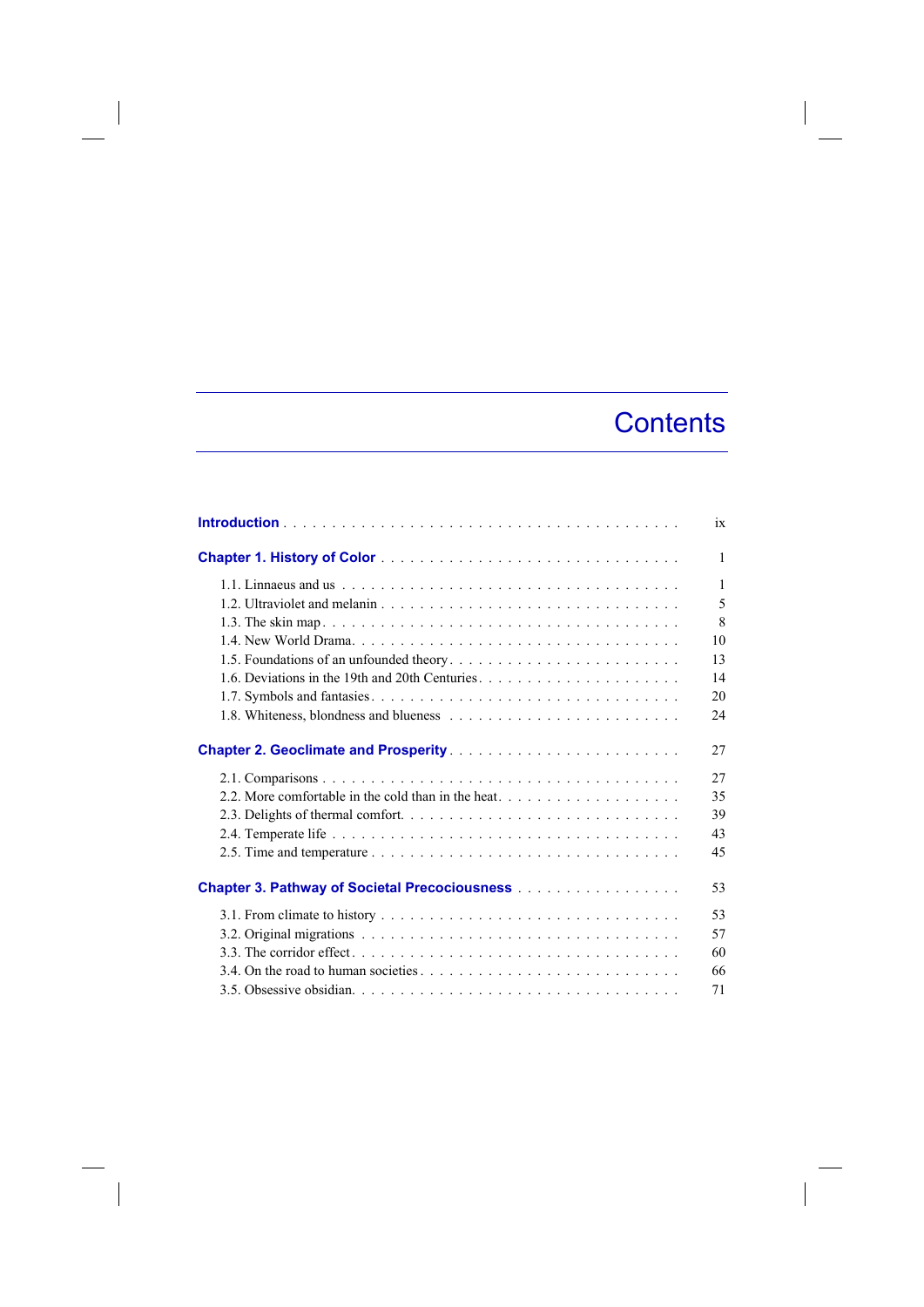$\overline{\phantom{a}}$ 

 $\begin{array}{c} \hline \end{array}$ 

| 79<br>81<br>86<br>91<br>91<br>93<br>99<br>104<br>112<br>126<br>133<br>133<br>135<br>143<br>143<br>146<br>6.3. Two sub-species? $\ldots \ldots \ldots \ldots \ldots \ldots \ldots \ldots \ldots \ldots \ldots \ldots$<br>155<br>158<br>162<br>167<br>167<br>171<br>175<br>188<br>194<br>197<br>201<br>8.1. A potentially different world?<br>201<br>8.2. A potentially devastated world?<br>203<br>209 |                                                                                                                                        |    |
|-------------------------------------------------------------------------------------------------------------------------------------------------------------------------------------------------------------------------------------------------------------------------------------------------------------------------------------------------------------------------------------------------------|----------------------------------------------------------------------------------------------------------------------------------------|----|
|                                                                                                                                                                                                                                                                                                                                                                                                       |                                                                                                                                        | 73 |
|                                                                                                                                                                                                                                                                                                                                                                                                       |                                                                                                                                        |    |
|                                                                                                                                                                                                                                                                                                                                                                                                       |                                                                                                                                        |    |
|                                                                                                                                                                                                                                                                                                                                                                                                       |                                                                                                                                        |    |
|                                                                                                                                                                                                                                                                                                                                                                                                       |                                                                                                                                        |    |
|                                                                                                                                                                                                                                                                                                                                                                                                       |                                                                                                                                        |    |
|                                                                                                                                                                                                                                                                                                                                                                                                       |                                                                                                                                        |    |
|                                                                                                                                                                                                                                                                                                                                                                                                       |                                                                                                                                        |    |
|                                                                                                                                                                                                                                                                                                                                                                                                       |                                                                                                                                        |    |
|                                                                                                                                                                                                                                                                                                                                                                                                       |                                                                                                                                        |    |
|                                                                                                                                                                                                                                                                                                                                                                                                       |                                                                                                                                        |    |
|                                                                                                                                                                                                                                                                                                                                                                                                       |                                                                                                                                        |    |
|                                                                                                                                                                                                                                                                                                                                                                                                       |                                                                                                                                        |    |
|                                                                                                                                                                                                                                                                                                                                                                                                       |                                                                                                                                        |    |
|                                                                                                                                                                                                                                                                                                                                                                                                       |                                                                                                                                        |    |
|                                                                                                                                                                                                                                                                                                                                                                                                       |                                                                                                                                        |    |
|                                                                                                                                                                                                                                                                                                                                                                                                       |                                                                                                                                        |    |
|                                                                                                                                                                                                                                                                                                                                                                                                       |                                                                                                                                        |    |
|                                                                                                                                                                                                                                                                                                                                                                                                       |                                                                                                                                        |    |
|                                                                                                                                                                                                                                                                                                                                                                                                       |                                                                                                                                        |    |
|                                                                                                                                                                                                                                                                                                                                                                                                       |                                                                                                                                        |    |
|                                                                                                                                                                                                                                                                                                                                                                                                       |                                                                                                                                        |    |
|                                                                                                                                                                                                                                                                                                                                                                                                       |                                                                                                                                        |    |
|                                                                                                                                                                                                                                                                                                                                                                                                       | <b>Chapter 7. Other Potential Reasons for Societal Imbalances [1] Allen Chapter 7. Other Potential Reasons for Societal Imbalances</b> |    |
|                                                                                                                                                                                                                                                                                                                                                                                                       |                                                                                                                                        |    |
|                                                                                                                                                                                                                                                                                                                                                                                                       |                                                                                                                                        |    |
|                                                                                                                                                                                                                                                                                                                                                                                                       |                                                                                                                                        |    |
|                                                                                                                                                                                                                                                                                                                                                                                                       |                                                                                                                                        |    |
|                                                                                                                                                                                                                                                                                                                                                                                                       |                                                                                                                                        |    |
|                                                                                                                                                                                                                                                                                                                                                                                                       |                                                                                                                                        |    |
|                                                                                                                                                                                                                                                                                                                                                                                                       |                                                                                                                                        |    |
|                                                                                                                                                                                                                                                                                                                                                                                                       |                                                                                                                                        |    |
|                                                                                                                                                                                                                                                                                                                                                                                                       |                                                                                                                                        |    |
|                                                                                                                                                                                                                                                                                                                                                                                                       |                                                                                                                                        |    |
|                                                                                                                                                                                                                                                                                                                                                                                                       |                                                                                                                                        |    |

 $\overline{\phantom{a}}$